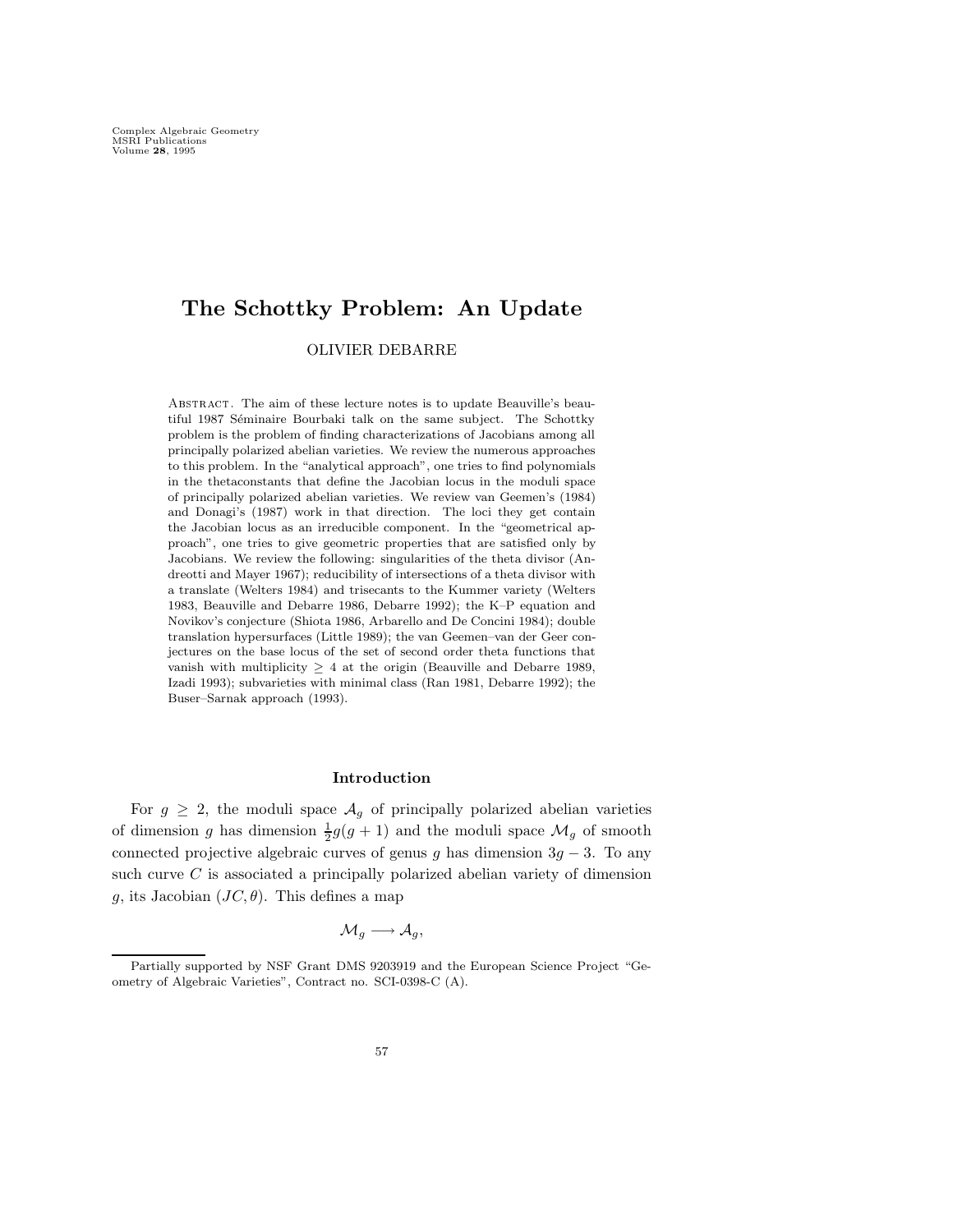### 58 OLIVIER DEBARRE

which is injective (Torelli theorem). The closure  $\mathcal{J}_q$  of its image is equal to  $\mathcal{A}_q$ only for  $g = 2$  or 3. For  $g \geq 4$ , it is a proper closed subset. The Schottky problem is the problem of finding characterizations of Jacobians among all principally polarized abelian varieties (for  $g \geq 4$ ). For the sake of simplicity, we will say that a property is a *weak characterization* of Jacobians if  $\mathcal{J}_g$  is an irreducible component of the set of principally polarized abelian varieties with this property.

## **1. The analytical approach**

Certain modular forms, called "thetaconstants", define an embedding of a finite cover of  $\mathcal{A}_{q}$  into some projective space [I]. The idea is to use the corresponding "coordinates" to give equations of  $\mathcal{J}_g$  in  $\mathcal{A}_g$ . A brief history of this approach goes as follows:

**Schottky** [S, 1888] found a polynomial of degree 16 in the thetaconstants that vanishes on  $\mathcal{J}_4$  but not on  $\mathcal{A}_4$ .

**Schottky and Jung** [SJ, 1909], starting from polynomials in the thetaconstants that vanish on  $\mathcal{A}_{g-1}$ , constructed polynomials that vanish on  $\mathcal{J}_g$ .

**Igusa** [I, 1981] and **Freitag** [F, 1983] proved that the divisor defined by the Schottky polynomial is *irreducible*, hence equal to  $\mathcal{J}_4$ .

**Van Geemen** [vG, 1984] proved that  $\mathcal{J}_g$  is an irreducible component of the locus  $S<sub>g</sub>$  defined by the Schottky–Jung polynomials.

**Donagi** [Do1, 1984] remarked that the Schottky–Jung polynomials depend on the choice of a point of order two on the abelian variety, hence that they define in fact two loci  $S_g$  and  $S_g^{\text{big}}$ , depending on whether one considers all or just one single such point. They satisfy

$$
\mathcal{J}_g \subset \mathcal{S}_g \subset \mathcal{S}_g^{\rm big}.
$$

While van Geemen proved that  $\mathcal{J}_g$  is a component of  $\mathcal{S}_g$ , Donagi proved that it is also a component of  $S_g^{\text{big}}$ , and that  $\mathcal{J}_g \neq S_g^{\text{big}}$  for  $g \geq 5$  [Do2]. For example, intermediate Jacobians of cubic threefolds are in  $S_5^{\text{big}}$ , but not in  $S_5$ . Donagi has a conjecture on the structure of  $\mathcal{S}_g^{\text{big}}$  for any g, which would imply  $\mathcal{S}_g = \mathcal{J}_g$ . He has announced in [Do3] a proof of this conjecture for  $g = 5$ .

#### **2. The geometrical approach**

The idea here is to give geometric properties of a principally polarized abelian variety that are satisfied only by Jacobians.

**a) Singularities of the theta divisor.** If  $\Theta$  is a theta divisor on a gdimensional Jacobian, dim Sing  $\Theta \geq g - 4$ . Andreotti and Mayer proved [AM, 1967] that this property is a *weak characterization* of Jacobians. However, the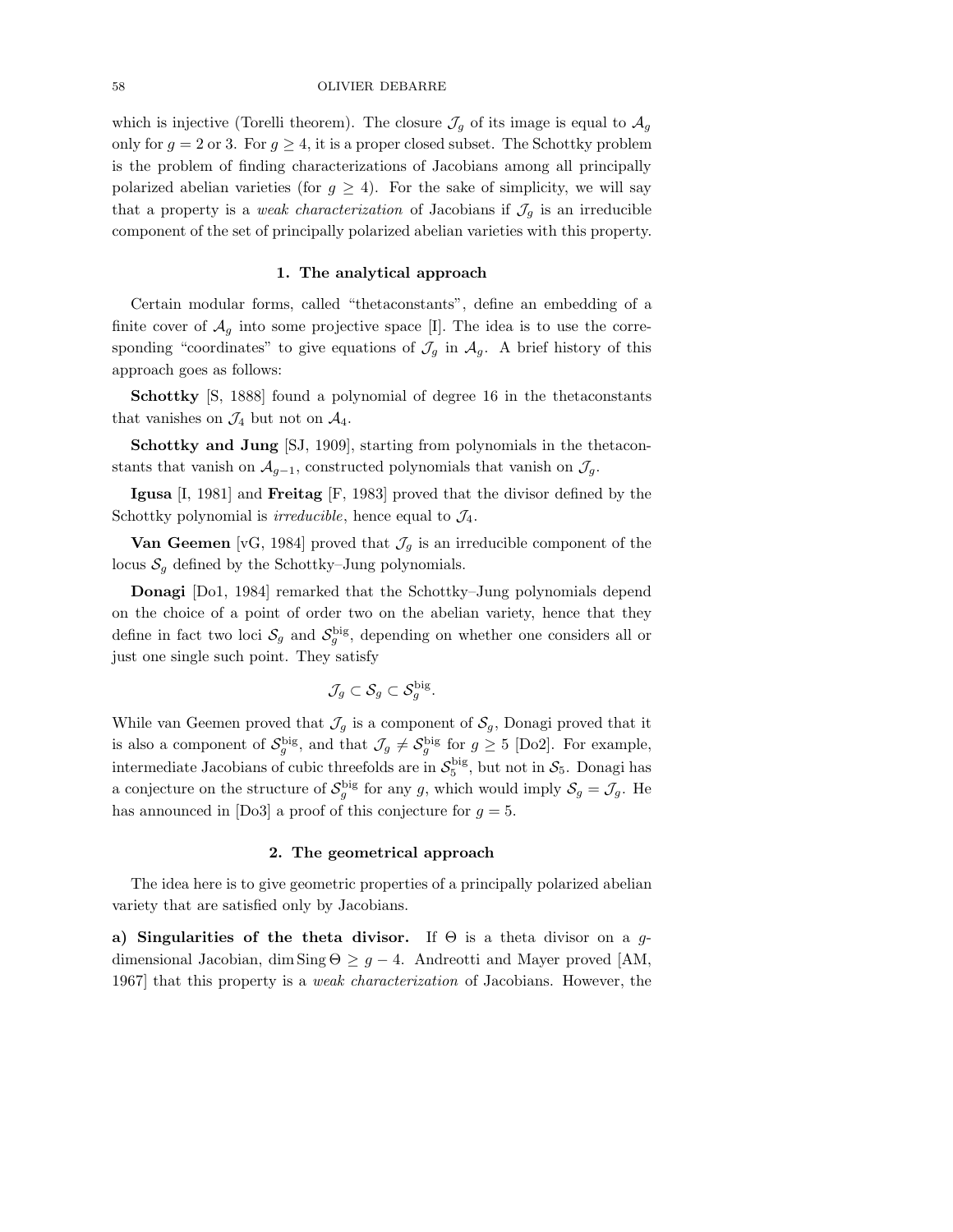locus in  $\mathcal{A}_q$  defined by this property always has components other than  $\mathcal{J}_q$  for  $g \geq 4$ , although  $\mathcal{J}_g$  is the only known component that is not contained in  $\theta_{\text{null}}$ (the divisor in  $A_q$  of principally polarized abelian varieties for which a thetaconstant vanishes) [D1].

**b) Reducibility of**  $\Theta \cap \Theta_a$  **and trisecants.** Weil observed in [W] that if  $\Theta$ is a theta divisor on the Jacobian  $JC$  of a smooth curve  $C$ , then, for any points  $p, q, r$  and  $s$  of  $C$ , one has the inclusion

$$
\Theta \cap \Theta_{p-q} \subset \Theta_{p-r} \cup \Theta_{s-q}, \tag{*}
$$

where  $\Theta_x$  stands for the translate  $\Theta + x$ . Now let  $(A, \theta)$  be an indecomposable principally polarized abelian variety and let  $\Theta$  be a symmetric theta divisor. Assume that

$$
\Theta \cap \Theta_a \subset \Theta_x \cup \Theta_y
$$

for some distinct non-zero points a, x and y of A (in particular,  $\Theta \cap \Theta_a$  is reducible). This inclusion has a nice geometric interpretation in terms of the *Kummer map*  $K : A \to |2\Theta|^*$  associated with the linear system  $|2\Theta|$ : for any point  $\zeta$  of A such that  $2\zeta = x+y$ , it is equivalent to the fact that  $K(\zeta), K(\zeta - a)$ and  $K(\zeta - x)$  are *collinear*. In other words, the Kummer variety  $K(JC)$  of a Jacobian has a family of dimension 4 of *trisecant lines*. Mumford suggested that this property should characterize Jacobians. The most ambitious version of this conjecture is due to Welters [We1]:

CONJECTURE. If the Kummer variety of an indecomposable principally polarized *abelian variety*  $(A, \theta)$  *has one trisecant line, then*  $(A, \theta)$  *is a Jacobian.* 

The following is known:

**Welters** [We2, 1983], using Gunning's criterion [Gu], showed that if  $K(A)$ has a one-dimensional family of trisecants and dim  $\text{Sing } \Theta \leq \dim A - 4$ , then  $(A, \theta)$  is a Jacobian.

**Beauville and Debarre** [BD1, 1986] showed that if K(A) has one trisecant, then dim Sing  $\Theta \ge \dim A - 4$ . This result, combined with the result of Andreotti-Mayer mentioned above, implies that the existence of one trisecant is a weak characterization of Jacobians.

**Debarre** [D2, 1989] proved that Welters' conjecture holds for  $g \leq 5$ . Moreover, if  $(A, \theta)$  is indecomposable, if  $K(a)$ ,  $K(b)$  and  $K(c)$  are collinear and if the subgroup of A generated by  $a - b$  and  $a - c$  is dense in A, then  $(A, \theta)$  is a Jacobian [D3, D4].

**c)** The K–P equation. If one lets p, q, r and s go to the same point of C in (∗), one gets that a theta function of a Jacobian satisfies the K–P equation,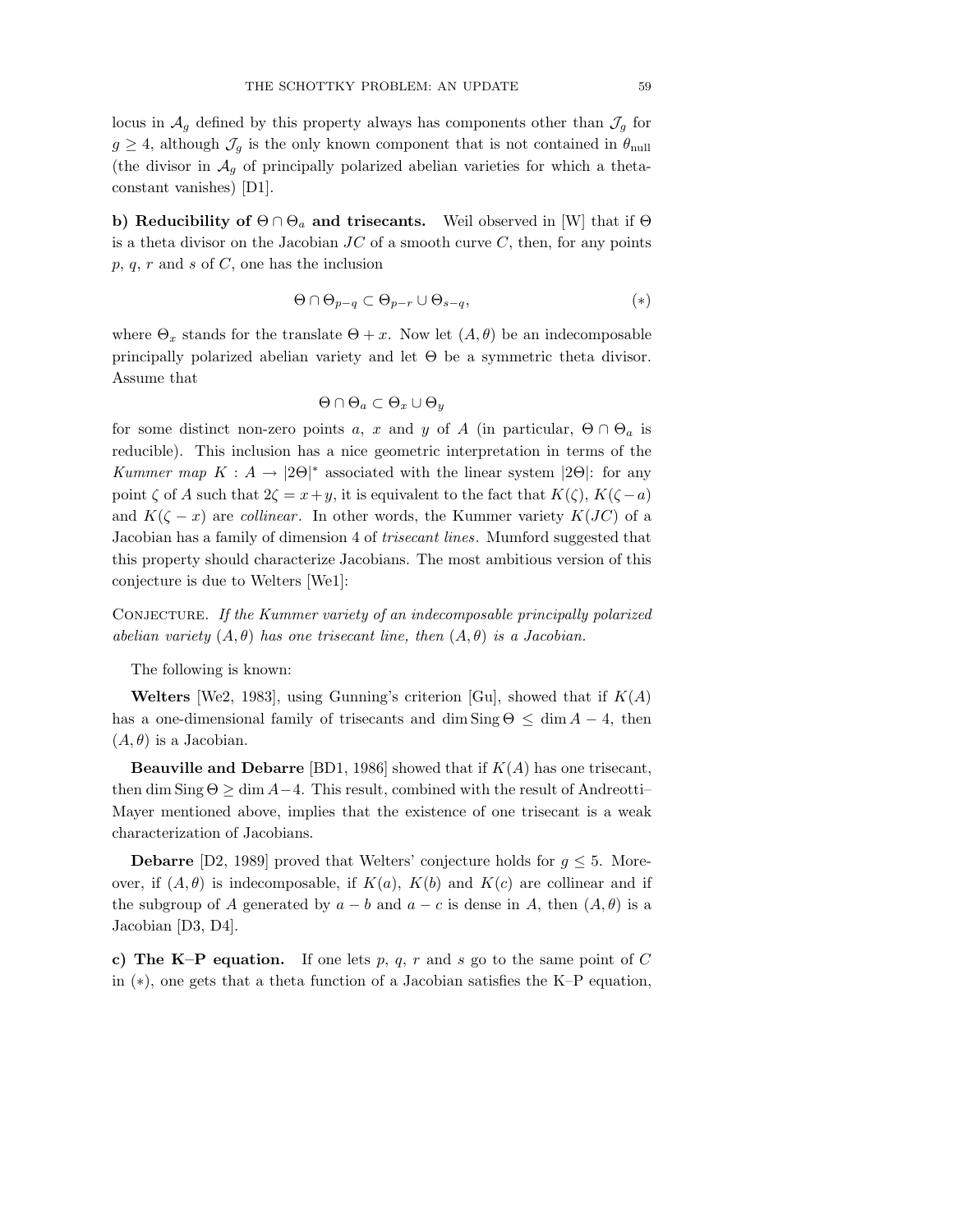### 60 OLIVIER DEBARRE

a non-linear partial differential equation that depends on three constant vector fields.

**Shiota** [Sh, 1986] proved that the K–P equation characterizes Jacobians among all indecomposable principally polarized abelian varieties.

Shiota's proof is analytical. It was later partially algebraized and simplified by Arbarello and De Concini [AD], but they could not bypass a crucial point in Shiota's proof. At this point, all existing algebraic proofs need extra hypotheses.

**d) Double translation type.** If Θ is a symmetric theta divisor on the Jacobian of a curve C of genus g, the existence of an Abel–Jacobi map  $C^{g-1} \to \Theta$ implies that  $\Theta$  can be locally parametrized by

$$
(t_1,\ldots,t_{g-1})\mapsto \alpha_1(t_1)+\cdots+\alpha_{g-1}(t_{g-1}),
$$

where  $\alpha_i : \mathbf{C} \to \mathbf{C}^g$  are curves. By symmetry of  $\Theta$ , there are actually two such parametrizations if  $C$  is not hyperelliptic, and the theta divisor of a Jacobian is said to be a *double translation hypersurface*. The following is known:

**Lie** [L1, L2, 1935] and **Wirtinger** [Wi] proved that a non-developable (having a generically finite Gauss map) double translation hypersurface in  $\mathbb{C}^g$  is a piece of the theta divisor of a Gorenstein curve of arithmetic genus g.

**Little** [Li1, 1989] later showed that if the theta divisor of a principally polarized abelian variety is locally a *generalized* double translation hypersurface, that is, has two local parametrizations of the type

$$
(t_1,\ldots,t_{g-1})\mapsto \alpha(t_1)+A(t_2,\ldots,t_{g-1}),
$$

the principally polarized abelian variety is a Jacobian. He recently made the connection with other approaches by showing that if the Kummer variety of an indecomposable complex principally polarized abelian variety has a "curve of flexes" (that is, satisfies a one-dimensional family of K–P equations), the theta divisor is a generalized translation hypersurface [Li2].

**e) Second order theta functions.** Let  $(A, \theta)$  be a principally polarized abelian variety of dimension g. The linear system  $|2\Theta|$  is independent of the choice of a *symmetric* theta divisor  $\Theta$ . It has dimension  $2^g - 1$ . When  $(A, \theta)$ is indecomposable, the subsystem  $|2\Theta|_{00}$  of divisors that have multiplicity  $\geq 4$ at 0 has codimension  $\frac{1}{2}g(g+1)$ . When  $(A, \theta)$  is the Jacobian of a smooth curve  $C$ . Welters abound We2l that the hass large of  $[2\Omega]$  is (see a set) the surface C, Welters showed [We3] that the base locus of  $|2\Theta|_{00}$  is (as a set) the surface  $C-C$  in JC (except possibly when  $g=4$ , when there might be two extra isolated points). One might hope to use this property to characterize Jacobians:

CONJECTURE  $\lvert \nabla \cdot \nabla \cdot \nabla \cdot \nabla \cdot \nabla \cdot \nabla \cdot \nabla \cdot \nabla \cdot \nabla \cdot \nabla \cdot \nabla \cdot \nabla \cdot \nabla \cdot \nabla \cdot \nabla \cdot \nabla \cdot \nabla \cdot \nabla \cdot \nabla \cdot \nabla \cdot \nabla \cdot \nabla \cdot \nabla \cdot \nabla \cdot \nabla \cdot \nabla \cdot \nabla \cdot \nabla \cdot \nabla \cdot \nabla \cdot \nabla \cdot \nabla \cdot \nabla \cdot \nabla \cdot \nab$  $(A, \theta)$  *is not a Jacobian, the base locus of*  $|2\Theta|_{00}$  *is*  $\{0\}$  *as a set.*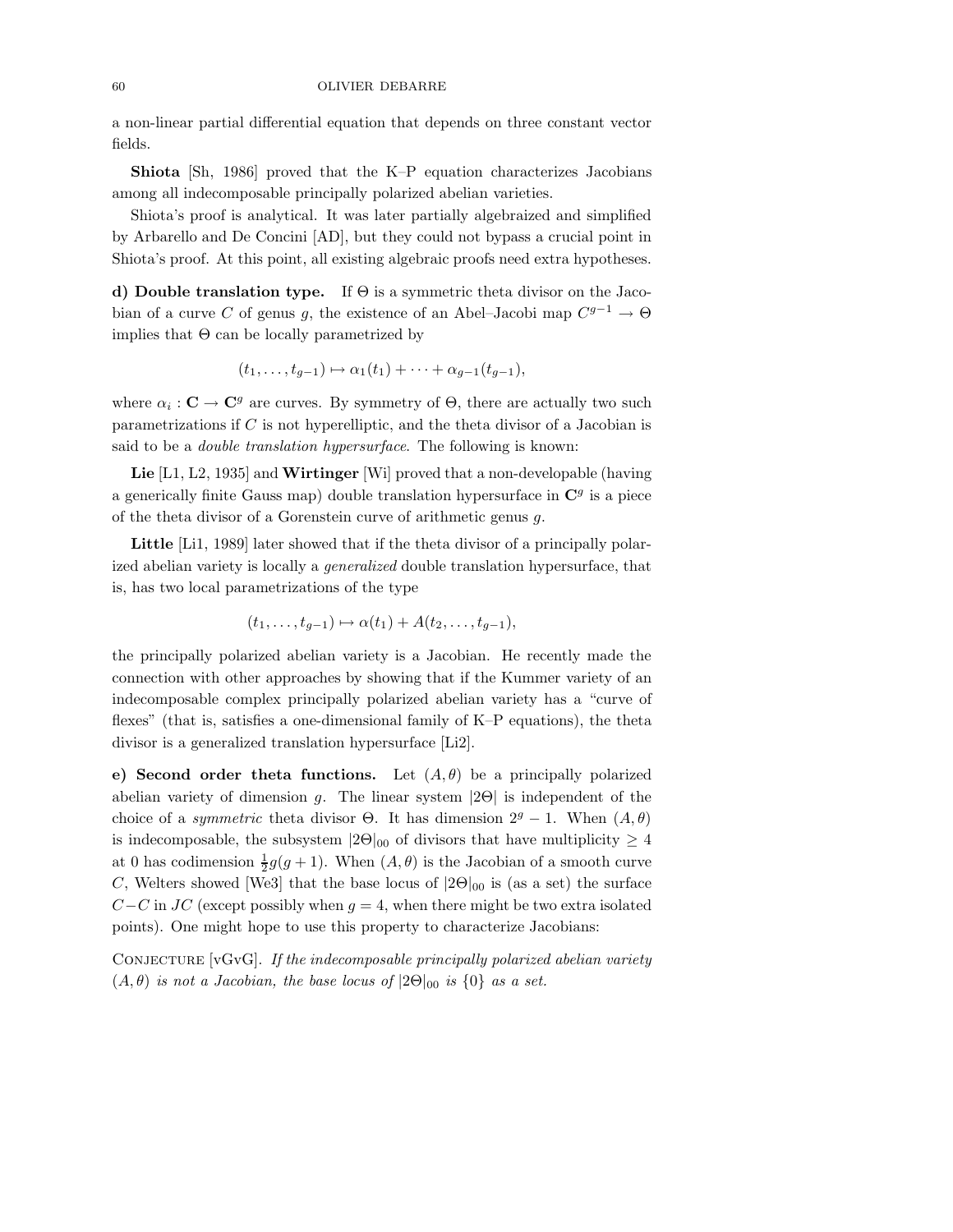As explained in [BD2], this conjecture is connected to the trisecant conjecture in the following way: the linear system  $|2\Theta|_{00}$  corresponds to hyperplanes in  $|2\Theta|^*$ that contain the point  $K(0)$  and the Zariski tangent space  $T_{K(0)}K(A)$ . Its base locus is therefore the inverse image by the Kummer map of  $K(A) \cap T_{K(0)}K(A)$ . The conjecture says that if  $(A, \theta)$  is not a Jacobian, there are no lines through  $K(0)$  and another point of  $K(A)$  that are contained in  $T_{K(0)}K(A)$ . Note that such a line meets  $K(A)$  with multiplicity  $\geq 3$ . What is known is the following:

**Beauville and Debarre** [BD2, 1989] proved that if  $(A, \theta)$  is generic of dimension  $\geq 4$ , then the base locus of  $|2\Theta|_{00}$  is finite. Also, the conjecture holds for the intermediate Jacobian of a cubic threefold and various other examples.

**Izadi**'s [Iz, 1993] work on  $\mathcal{A}_4$  implies the conjecture for  $g = 4$ .

This conjecture has an infinitesimal analog. By associating to an element of  $|2\Theta|_{00}$  the fourth-order term of the Taylor expansion of a local equation at 0, we get a linear system of quartics in  $PT_0A$ . Using a result of Green [G], Beauville showed that, for the Jacobian of a smooth curve  $C$ , the base locus of this linear system is equal to the canonical curve of C (except possibly when  $q = 4$ , when there might be an extra isolated point) [BD2]. Again, one might hope to use this property to characterize Jacobians:

CONJECTURE  $[vGvG]$ . If the indecomposable principally polarized abelian variety  $(A, \theta)$  *is not a Jacobian, this linear system of quartics is base-point-free.* 

Donagi explains in [Do3] the relationship between this conjecture and the K–P equation: if  $D_1$  is a base point, the second-order theta functions  $\theta_n$  satisfy an equation of the type

 $(D_1^4$  + lower order terms  $\partial_n(z,\tau)=0$ ,

whereas the K–P equation is equivalent to

$$
(D_1^4 - D_1D_3 + D_2^2 + d)\,\theta_n(z,\tau) = 0.
$$

The following is known:

**Beauville–Debarre** [BD2, 1989] proved the conjecture for a generic principally polarized abelian variety of dimension  $\geq 4$ , for the intermediate Jacobian of a cubic threefold and for various other examples.

**Izadi**'s [Iz, 1993] work on  $\mathcal{A}_4$  implies the conjecture for  $g = 4$ .

The difficulty with these conjectures is that the only known efficient way to construct elements of  $|2\Theta|_{00}$  is to use singular points of the theta divisor (if a is singular on  $\Theta$ , then  $\Theta_a + \Theta_{-a}$  is in  $|2\Theta|_{00}$ . But in general  $\Theta$  is smooth!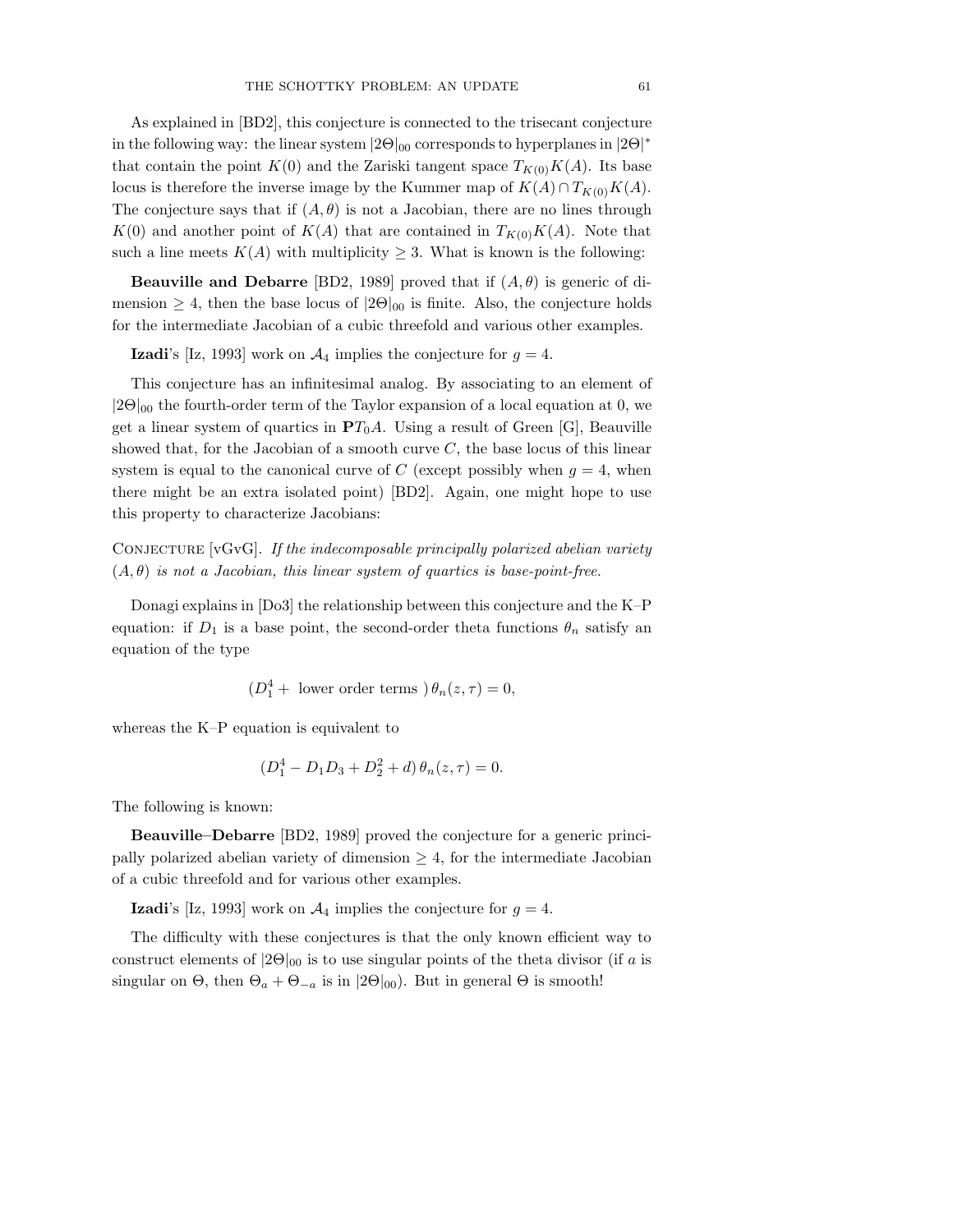**f)** Subvarieties with minimal classes. If  $(JC, \theta)$  is the Jacobian of a smooth curve C of genus g, the curve C embeds (non-canonically) into  $JC$  by the Abel– Jacobi map. The image has cohomology class  $\theta_{q-1}$  (for any integer d, we write  $\theta_d$ for the *minimal* (that is, non-divisible) cohomology class  $\theta^d/d$ . The existence of such a curve characterizes Jacobians (Matsusaka's criterion, [M]). This result has been improved on:

**Ran** [R, 1981] (see also [C]), proved that if an irreducible curve C generates a g-dimensional principally polarized abelian variety  $(A, \theta)$  and satisfies  $C \cdot \theta = g$ , then C is smooth and  $(A, \theta)$  is isomorphic to its Jacobian.

More generally, for any  $d \leq g$ , the symmetric product  $C^{(d)}$  maps onto a subvariety  $W_d(C)$  of JC with cohomology class  $\theta_{q-d}$ . However, the existence of a subvariety with minimal cohomology class does *not* characterize Jacobians: the Fano surface of lines on a cubic threefold maps onto a surface with class  $\theta_3$ in the intermediate Jacobian [CG, B2]. Nonetheless, the following is known:

**Ran** [R, 1981] proved that if a principally polarized abelian fourfold contains a surface with class  $\theta_2$ , it is the Jacobian of a curve C of genus 4 and the surface is a translate of  $\pm W_2(C)$ .

**Debarre** [D5, 1992] proved that the existence of a subvariety of codimension  $\geq 2$  with minimal class is a weak characterization of Jacobians. Moreover, the only subvarieties of a Jacobian  $JC$  with minimal classes are translates of  $\pm W_d(C)$ .

A natural extension of Ran's result would be:

CONJECTURE. *If the g-dimensional principally polarized abelian variety*  $(A, \theta)$ *contains subvarieties* V *and* W *with respective cohomology classes*  $\theta_d$  *and*  $\theta_{g-d}$ *, then*  $(A, \theta)$  *is a Jacobian.* 

One can be even more ambitious. Let  $V$  be a subvariety of dimension  $d$ of a principally polarized abelian variety  $(A, \theta)$ . Call V non-degenerate if the restriction map:

$$
H^0(A, \Omega_A^d) \longrightarrow H^0(V_{\text{reg}}, \Omega_{V_{\text{reg}}}^d)
$$

is injective. For example, a curve is non-degenerate if and only if it generates A. A divisor is non-degenerate if and only if it is ample. Moreover, any subvariety with class a multiple of a minimal class is non-degenerate. Ran's above characterization of Jacobian fourfolds actually holds under the weaker hypotheses that the surface is non-degenerate and of self-intersection 6. In general, since  $\theta_{g-d} \cdot \theta_d = \begin{pmatrix} g \\ d \end{pmatrix}$ , a nice generalization of Ran's results would be:

CONJECTURE. *If the g-dimensional principally polarized abelian variety*  $(A, \theta)$ *contains non-degenerate subvarieties* V *and* W *of respective dimensions* d *and*  $g - d$  *such that*  $V \cdot W = \begin{pmatrix} g \\ d \end{pmatrix}$ *, then*  $(A, \theta)$  *is a Jacobian.*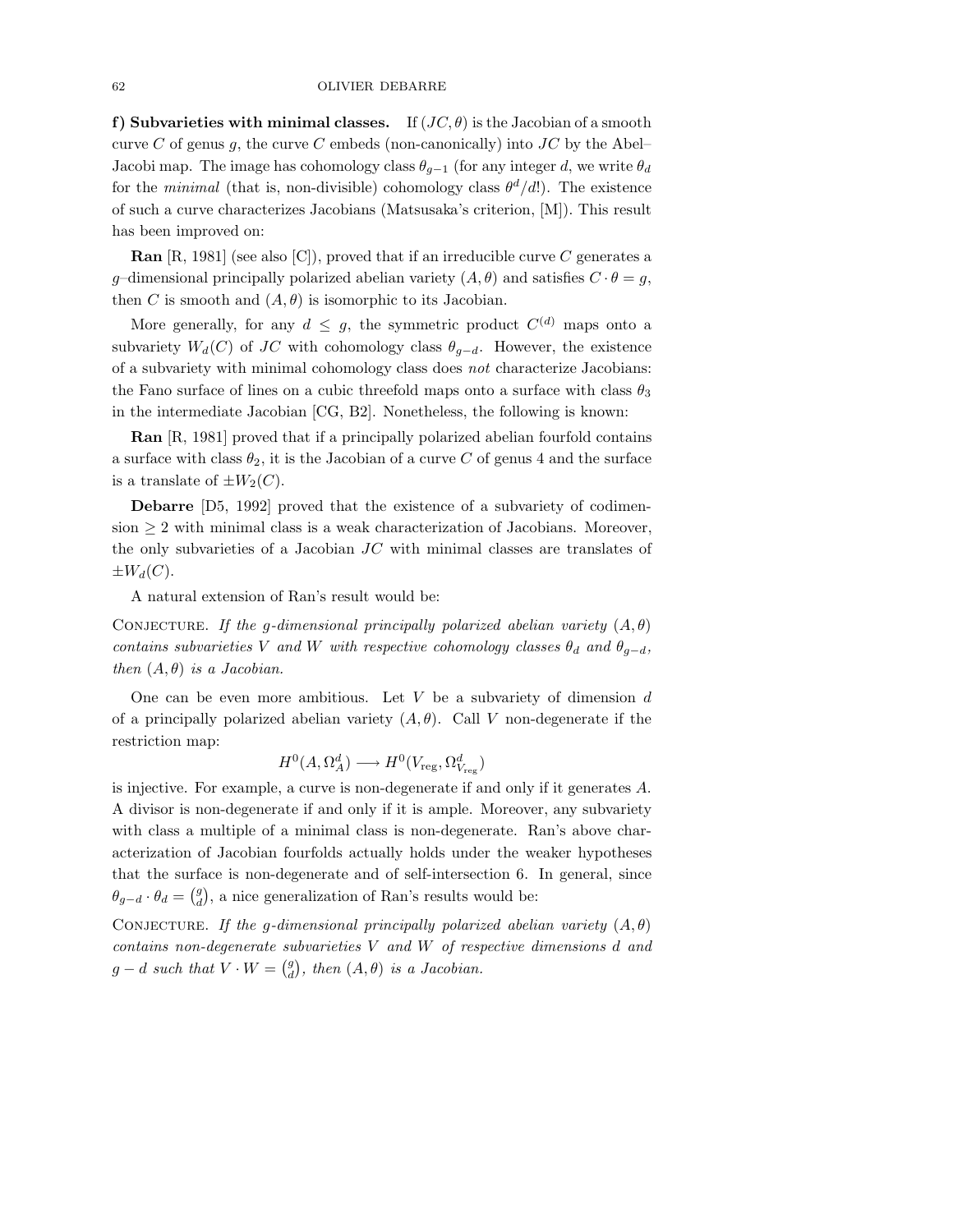**g) Buser–Sarnak's approach.** A complex abelian variety  $(A, \theta)$  can be written as the quotient of its universal cover  $V \simeq \mathbb{C}^g$  by a lattice L. A polarization induces a positive definite Hermitian form  $H$  on  $V$ , whose real part  $B$  is symmetric positive definite. Set

$$
\delta(A) = \min_{x \in L, x \neq 0} B(x, x).
$$

Buser and Sarnak show in [BS] that for any  $g$ -dimensional Jacobian  $JC$ , one has

$$
\delta(JC) \le \frac{3}{\pi} \log(4g+3).
$$

On the other hand,

$$
\max_{A \in \mathcal{A}_g} \delta(A) \ge \left(\frac{\pi^g}{2g!}\right)^{-1/g} \simeq \frac{g}{\pi e}.
$$

In other words, the maximum of  $\delta$  on  $\mathcal{A}_g$  is much larger than its maximum on  $\mathcal{M}_q$ . This leads to an effective criterion for determining if a given lattice is not a Jacobian.

#### **REFERENCES**

- [AM] A. Andreotti and A. Mayer, On period relations for abelian integrals on algebraic curves, Ann. Sc. Norm. Sup. Pisa **21** (1967), 189–238.
- [AD] E. Arbarello and C. de Concini, Another proof of a conjecture of S.P. Novikov on periods of abelian integrals on Riemann surfaces, Duke Math. J. **54** (1984), 163–178.
- [B1] A. Beauville, Le problème de Schottky et la conjecture de Novikov, Séminaire Bourbaki, Exposé 675, 1986-1987.
- [B2] , Sous-variétés spéciales des variétés de Prym, Comp. Math. **45** (1982), 357– 383.
- [BD1] A. Beauville and O. Debarre, Une relation entre deux approches du problème de Schottky, Invent. Math. **86** (1986), 195–207.
- [BD2] , Sur les fonctions thêta du second ordre, Arithmetic of Complex Manifolds, Proceedings, Erlangen 1988,, Lecture Notes in Mathematics **1399**, Springer, 1989.
- [BS] P. Buser and P. Sarnak, Period Matrices of Surfaces of Large Genus, with an appendix by Conway, J. and Sloane, N., Invent. Math. **117** (1994), 27–56.
- [CG] C. H. Clemens and P. A. Griffiths, The Intermediate Jacobian of the Cubic Threefold, Ann. of Math. **95** (1972), 281–356.
- [C] A. Collino, A new proof of the Ran–Matsusaka criterion for Jacobians, Proc. Amer. Math. Soc. **92** (1984), 329–331.
- [D1] O. Debarre, Sur les variétés abéliennes dont le diviseur thêta est singulier en codimension 3, Duke Math. J. **56** (1988), 221–273.
- [D2] , The trisecant conjecture for Pryms, Theta Functions, Bowdoin 1987, Proceedings of Symposia in Pure Mathematics 49, Part 1, 1989.
- [D3] , Trisecant Lines And Jacobians, J. Alg. Geom. **1** (1992), 5–14.
- [D4]  $\qquad \qquad \qquad$ , Trisecant Lines And Jacobians, II (to appear in J. Alg. Geom. 1995).
- [D5]  $\quad \quad \underline{\hspace{2cm}}$ , Minimal cohomology classes and Jacobians, preprint.
- [Do1] R. Donagi, Big Schottky, Invent. Math. **89** (1988), 569–599.
- [Do2] , Non-Jacobians in the Schottky loci, Ann. of Math. **126** (1987), 193–217.